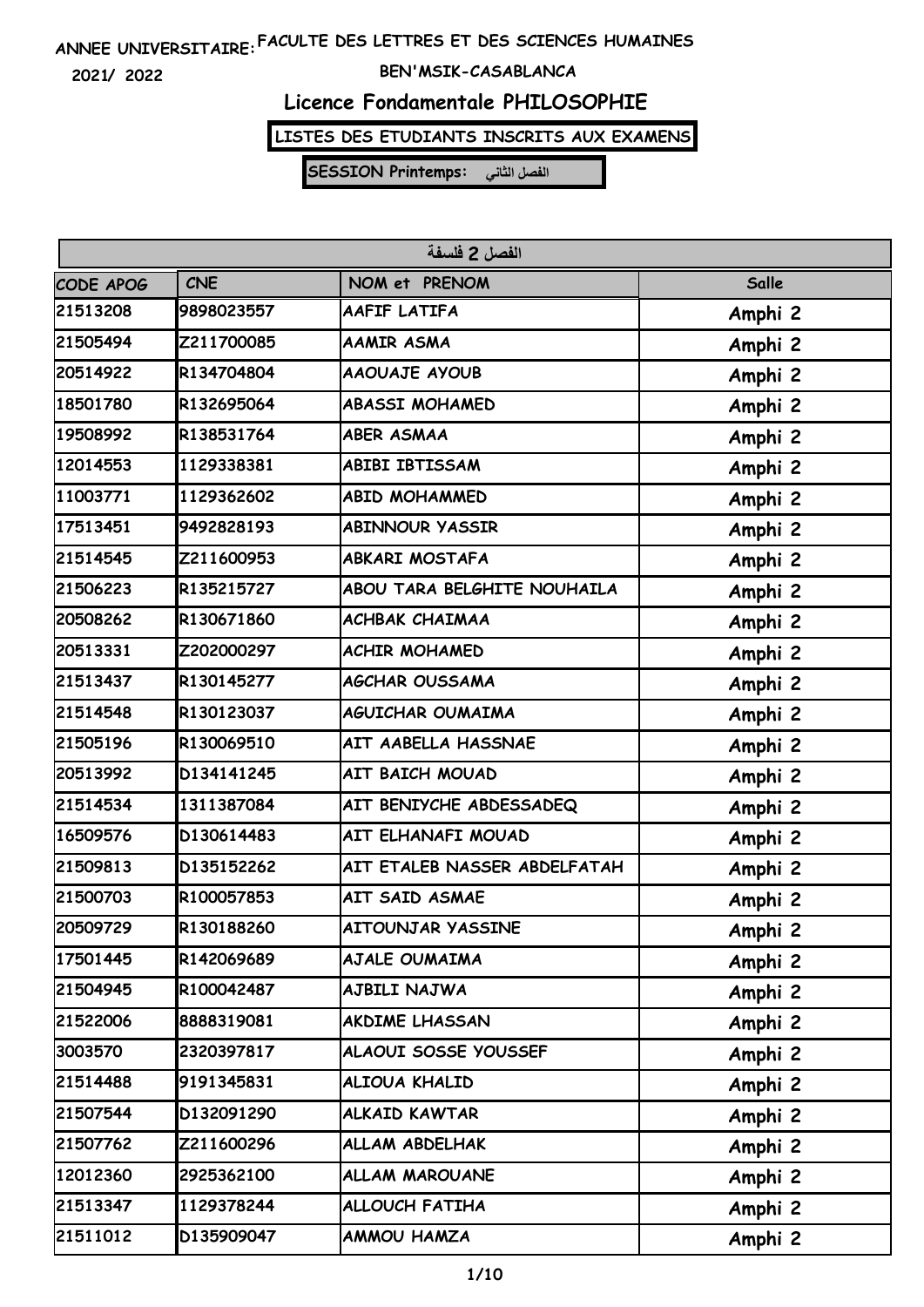**2021/ 2022**

#### **BEN'MSIK-CASABLANCA**

### **Licence Fondamentale PHILOSOPHIE**

### **LISTES DES ETUDIANTS INSCRITS AUX EXAMENS**

| الفصل 2 فلسفة |            |                          |         |
|---------------|------------|--------------------------|---------|
| CODE APOG     | <b>CNE</b> | NOM et PRENOM            | Salle   |
| 16504891      | R133871758 | <b>ANNI ADIL</b>         | Amphi 2 |
| 21513251      | 9593187274 | ANWAR MAJDOULINE         | Amphi 2 |
| 19500061      | R131574424 | <b>ARICH HAYAT</b>       | Amphi 2 |
| 21513813      | 9492296137 | <b>ARRAFI FOUZIA</b>     | Amphi 2 |
| 12009953      | 1229351425 | <b>ARRASSI YOUSSEF</b>   | Amphi 2 |
| 20503865      | R131498453 | <b>ASBBANE OUMAIMA</b>   | Amphi 2 |
| 21513561      | 1412010494 | <b>ASMLAL SOLAYMAN</b>   | Amphi 2 |
| 11008135      | 1128363030 | <b>ASSEF FAICAL</b>      | Amphi 2 |
| 16500478      | R130113693 | <b>AWANE GHIZLANE</b>    | Amphi 2 |
| 20506990      | R141064671 | <b>BADDAZI SOUKAINA</b>  | Amphi 2 |
| 21513734      | R132581518 | <b>BADDI AYOUB</b>       | Amphi 2 |
| 14504656      | 1412383138 | <b>BAHAR MERYEM</b>      | Amphi 2 |
| 21500674      | R130027691 | <b>BAHDDI ALI</b>        | Amphi 2 |
| 21514256      | 1311362732 | <b>BAHIJ HALIMA</b>      | Amphi 2 |
| 21513710      | R138701576 | <b>BAHRI HASSNAA</b>     | Amphi 2 |
| 19501914      | Z194600002 | <b>BAMAR AICHA</b>       | Amphi 2 |
| 20512177      | R110134918 | <b>BAMBARA SALMA</b>     | Amphi 2 |
| 16510864      | R134847720 | <b>BEGGUAR IMANE</b>     | Amphi 2 |
| 19512013      | R130063223 | <b>BELAAOUINA MERIEM</b> | Amphi 2 |
| 14508068      | 1412401770 | BELLADI ABDELALI         | Amphi 2 |
| 20505471      | R130175783 | BEN LAMKADDEM KANZA      | Amphi 2 |
| 20503929      | R130874372 | <b>BENADIM ZAKARIA</b>   | Amphi 2 |
| 20512469      | R120037635 | <b>BENAIAD INTISSAR</b>  | Amphi 2 |
| 21513698      | 8787333328 | <b>BENCHEIKH FATIMA</b>  | Amphi 2 |
| 21513420      | 2927539458 | BENDARBI NAJLAE          | Amphi 2 |
| 18503220      | R136205958 | <b>BENHAMMOU HAJAR</b>   | Amphi 2 |
| 20502275      | R139928801 | <b>BENMENNAH MERYAM</b>  | Amphi 2 |
| 21506314      | R130116493 | BENSALTANA IMANE         | Amphi 2 |
| 21513681      | 2199763166 | BERIMA RABIE             | Amphi 2 |
| 16502292      | R130112971 | <b>BOUALI ABDELLATIF</b> | Amphi 2 |
| 11009650      | 2097451070 | BOUDNI KHADIJA           | Amphi 2 |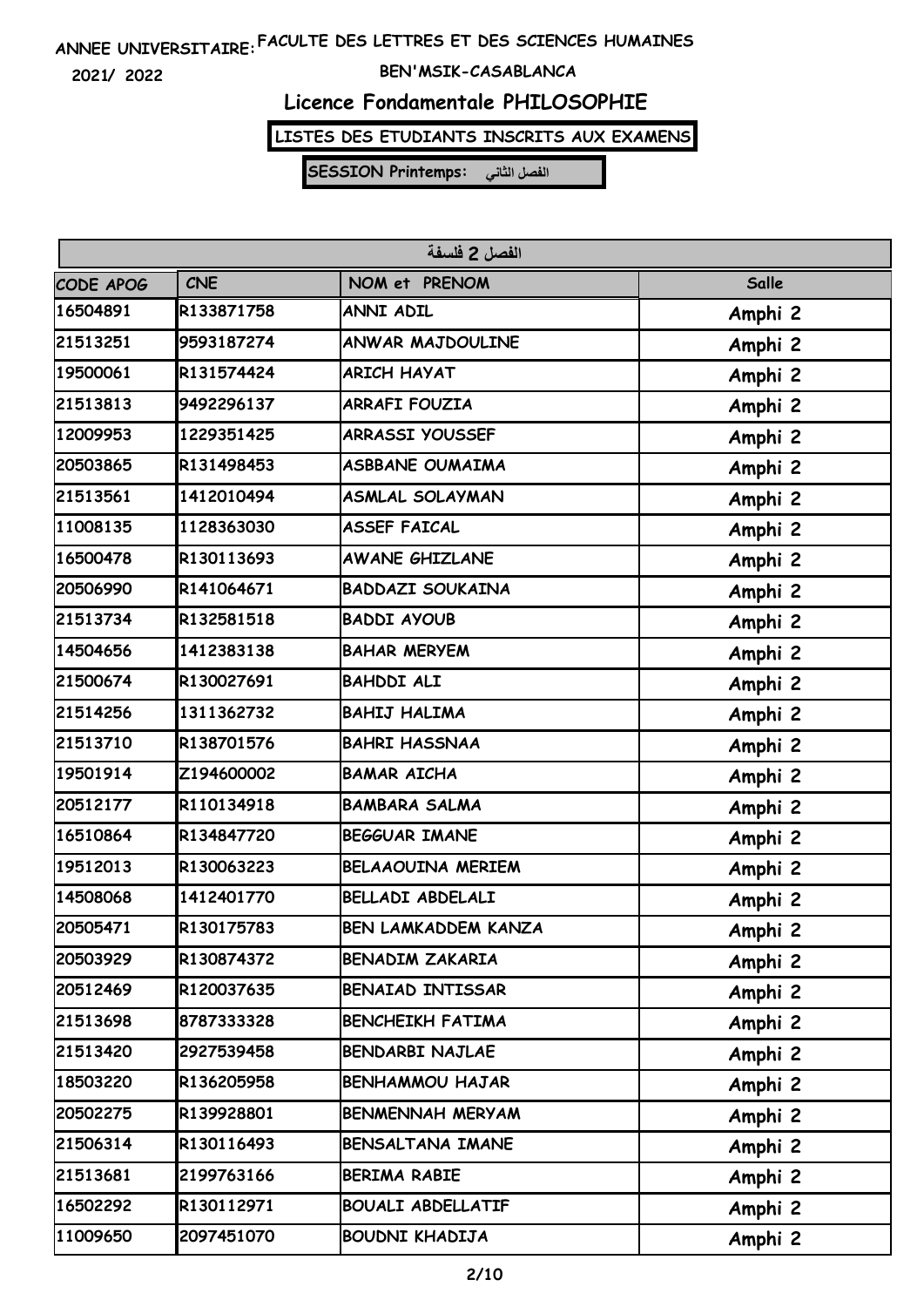**2021/ 2022**

#### **BEN'MSIK-CASABLANCA**

### **Licence Fondamentale PHILOSOPHIE**

# **LISTES DES ETUDIANTS INSCRITS AUX EXAMENS**

| الفصل 2 فلسفة |            |                               |         |  |
|---------------|------------|-------------------------------|---------|--|
| CODE APOG     | <b>CNE</b> | NOM et PRENOM                 | Salle   |  |
| 21512543      | PR19761976 | <b>BOUDOUR AMINA</b>          | Amphi 2 |  |
| 21513537      | R135504013 | <b>BOUHAYA BOUTAINA</b>       | Amphi 2 |  |
| 19514535      | 9291717404 | <b>BOUHOUCH ADEL</b>          | Amphi 2 |  |
| 21513567      | R139347820 | <b>BOUIDI IKRAM</b>           | Amphi 2 |  |
| 21513358      | 1128370169 | <b>BOUJBARI NAJAT</b>         | Amphi 2 |  |
| 21516878      | R145036365 | <b>BOUJERFAOUI ABDESSAMAD</b> | Amphi 2 |  |
| 21507633      | Z212000353 | <b>BOUJT ELMEHDI</b>          | Amphi 2 |  |
| 21504947      | R130055934 | <b>BOULAHMIS YOUSRA</b>       | Amphi 2 |  |
| 21508025      | R135863684 | <b>BOUMEZIANE SAFAA</b>       | Amphi 2 |  |
| 15506199      | R135619864 | <b>BOUSSASSE SOUKAINA</b>     | Amphi 2 |  |
| 21513263      | 2199761790 | <b>BOUSSETTA YASSINE</b>      | Amphi 2 |  |
| 21500666      | R136229884 | <b>BOUZARGANE SOUKAINA</b>    | Amphi 2 |  |
| 21516127      | 9896524121 | <b>BOUZGHAR HALIMA</b>        | Amphi 2 |  |
| 16506678      | R145002307 | CHADID HAMZA                  | Amphi 2 |  |
| 20507111      | R131627468 | CHADLI SALMA                  | Amphi 2 |  |
| 21519554      | 2021202102 | <b>CHAFIK SOUHAIL</b>         | Amphi 2 |  |
| 21513806      | 2724416887 | CHAFOUI SIHAM                 | Amphi 2 |  |
| 20503346      | R135239446 | <b>CHAHIDI YOUSSRA</b>        | Amphi 2 |  |
| 21512943      | R130138401 | CHAIB AZIZA                   | Amphi 2 |  |
| 21510906      | D132073448 | CHAKHMOUN ALI                 | Amphi 2 |  |
| 21513703      | 8686230808 | <b>CHAKRANE SAID</b>          | Amphi 2 |  |
| 21514465      | R130138098 | CHALH IMANE                   | Amphi 2 |  |
| 19501074      | R130172162 | <b>CHALIKH HASSNAA</b>        | Amphi 2 |  |
| 3016303       | 9995400146 | CHELHI MARYEM                 | Amphi 2 |  |
| 20503443      | Z204600051 | CHHAM HAMZA                   | Amphi 2 |  |
| 21513426      | R130892279 | CHHILA ABDERRAHMAN            | Amphi 2 |  |
| 9001476       | 2927448138 | CHOKRI FATIMA EZZAHRA         | Amphi 2 |  |
| 8001610       | 2825337887 | <b>CHOUAIB MOKHTAR</b>        | Amphi 2 |  |
| 21513484      | R130056214 | CHOUKAIRY CHOUAIB             | Amphi 2 |  |
| 17511238      | 1310538873 | CHOUKRI KAMAL                 | Amphi 2 |  |
| 21513589      | 1210104994 | <b>CHTOUKI YOUSSEF</b>        | Amphi 2 |  |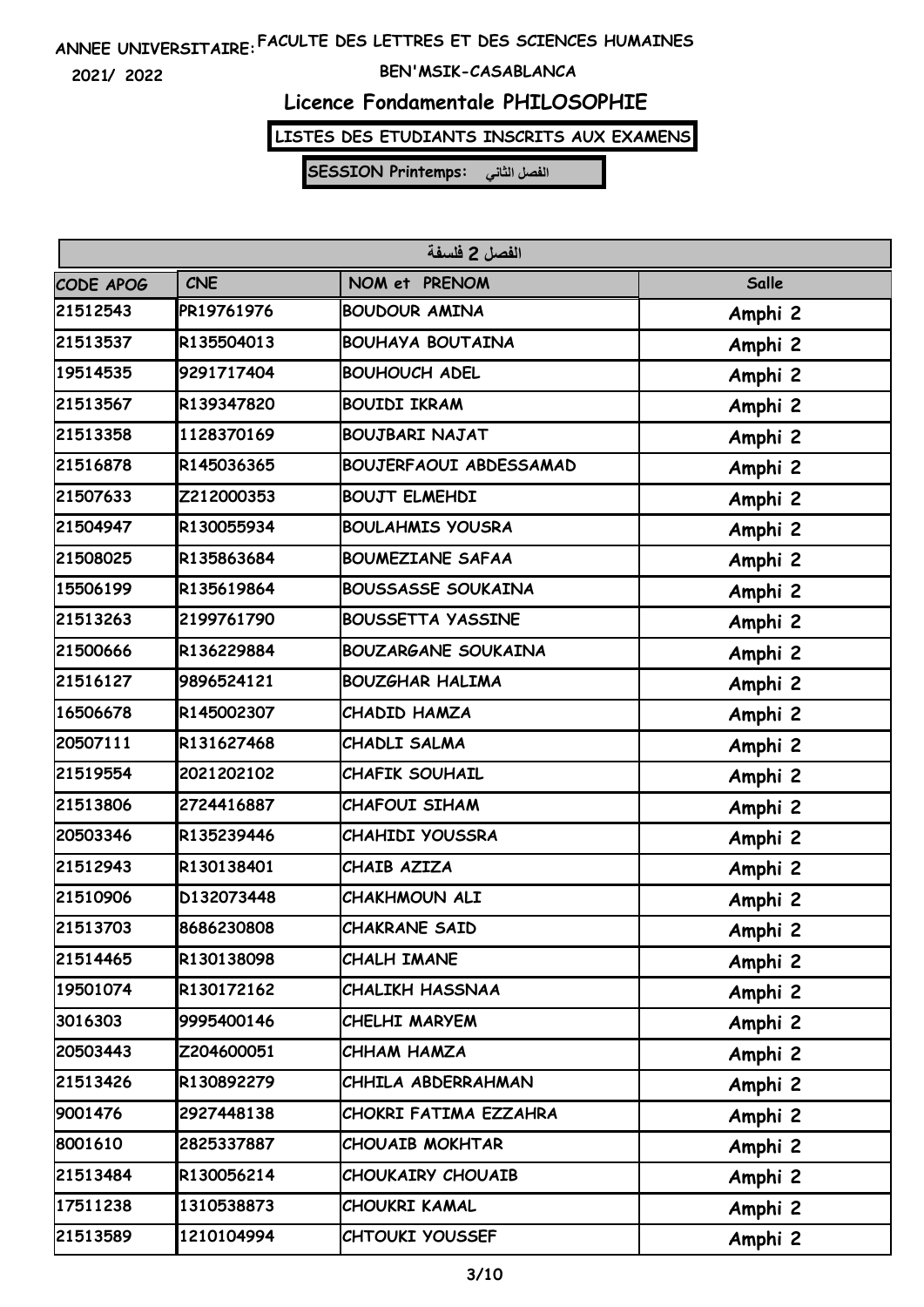**2021/ 2022**

#### **BEN'MSIK-CASABLANCA**

### **Licence Fondamentale PHILOSOPHIE**

# **LISTES DES ETUDIANTS INSCRITS AUX EXAMENS**

| الفصل 2 فلسفة |            |                             |         |
|---------------|------------|-----------------------------|---------|
| CODE APOG     | <b>CNE</b> | NOM et PRENOM               | Salle   |
| 18503792      | Z182000982 | <b>DAFII BOUCHAIB</b>       | Amphi 2 |
| 19504711      | R132416452 | <b>DEKKAKI WAFAA</b>        | Amphi 2 |
| 19514487      | F135321827 | <b>DHAFER RAJAE</b>         | Amphi 2 |
| 10005022      | 1027409071 | ED-DAFIRY KHADIJA           | Amphi 2 |
| 16500928      | R131366188 | <b>ED-DAFIRY MOUNIR</b>     | Amphi 2 |
| 15511280      | Z156202285 | <b>EDNOUBI MOUSSA</b>       | Amphi 2 |
| 20502255      | R140040119 | EL ABBASSI MOHAMED          | Amphi 2 |
| 21505522      | R134460407 | EL BACHLAOUI MOHAMMED       | Amphi 2 |
| 14508813      | 1411292697 | EL BYADE ABDELALI           | Amphi 2 |
| 67500277      | 2623468851 | EL HAILOULI ABDELLATIF      | Amphi 2 |
| 4065375       | 2422448082 | EL HAJAME YOUSSEF           | Amphi 2 |
| 20509853      | Z205700179 | EL HAMOUMI MERIEM           | Amphi 2 |
| 17503480      | Z161800522 | EL HELLAL ABDELAZIZ         | Amphi 2 |
| 16505076      | Z161900053 | EL IDRISSI ADIL             | Amphi 2 |
| 21506407      | R149023066 | EL KABCHI ACHWAK            | Amphi 2 |
| 21514799      | R134877750 | EL MAMOUNI ALAOUI ABDERRAHM | Amphi 2 |
| 19505825      | G135609393 | EL MANSOURI JIHANE          | Amphi 2 |
| 13008097      | 1311375724 | EL MENIOUI OUMAIMA          | Amphi 2 |
| 19500312      | R133861777 | EL MOUNJIDI KARIMA          | Amphi 2 |
| 21513323      | D130451269 | EL QUOIM KHADIJA            | Amphi 2 |
| 21500726      | Z212000812 | <b>ELACHHAB KARIMA</b>      | Amphi 2 |
| 4055529       | 2422455096 | <b>ELAHMER HAJAR</b>        | Amphi 2 |
| 11000817      | 1128369786 | ELAMRANI KHADIJA            | Amphi 2 |
| 19514139      | 9996453283 | <b>ELAMRI MOURAD</b>        | Amphi 2 |
| 21513673      | R143013475 | ELASFI DOHA                 | Amphi 2 |
| 21505318      | R140024254 | <b>ELASRY HASSAN</b>        | Amphi 2 |
| 21514787      | R139319953 | ELBOUIBRAHYMY BOUCHRA       | Amphi 2 |
| 21506334      | Z211600358 | ELFANTROUSSI YASSINE        | Amphi 2 |
| 21516809      | G138238457 | ELHARNAF ABDELKEBIR         | Amphi 2 |
| 20511702      | R130460742 | ELHARRATI ELAMRI AYA        | Amphi 2 |
| 21507695      | R136854391 | <b>ELHARROUFI NAZHA</b>     | Amphi 2 |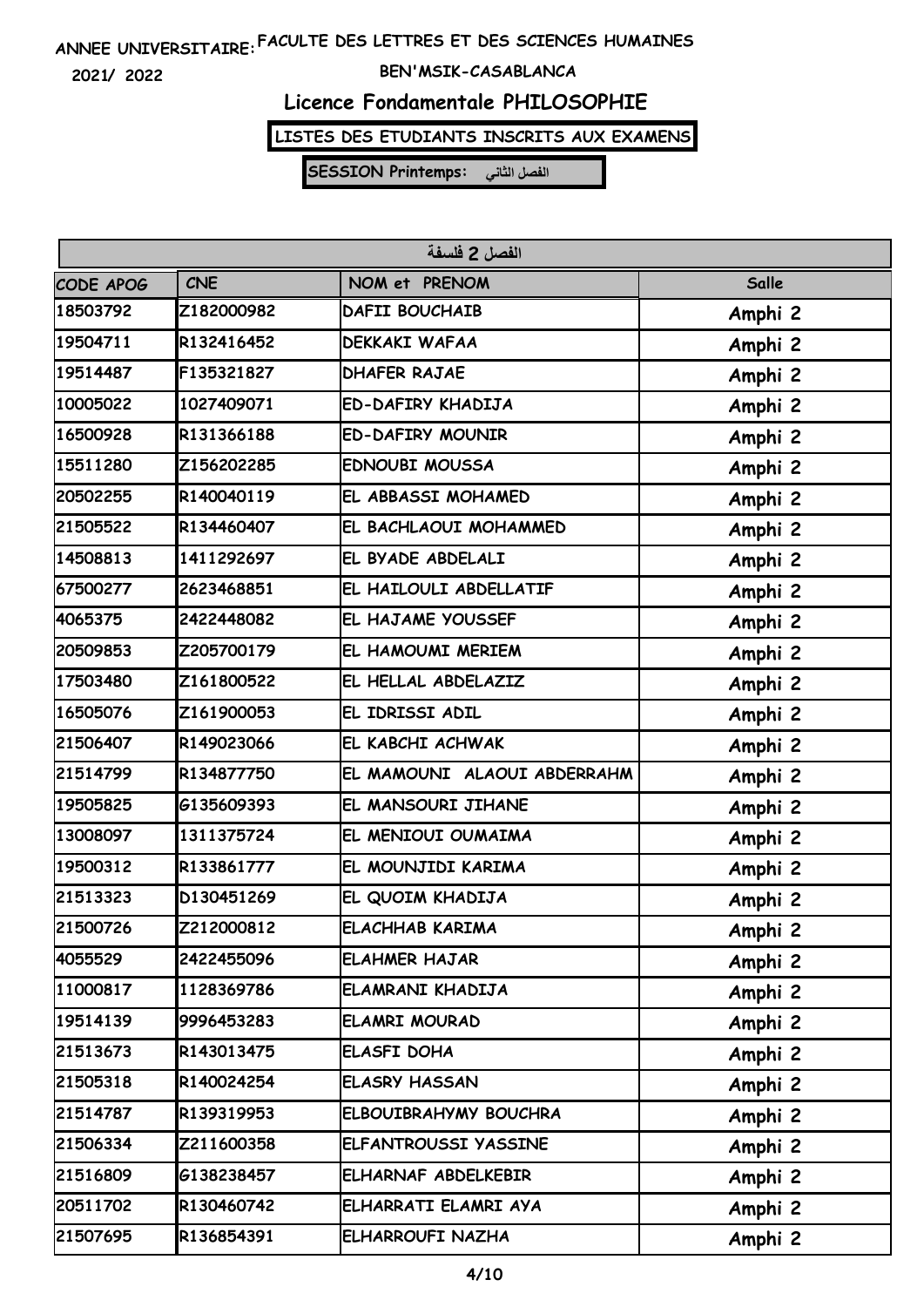**2021/ 2022**

#### **BEN'MSIK-CASABLANCA**

### **Licence Fondamentale PHILOSOPHIE**

### **LISTES DES ETUDIANTS INSCRITS AUX EXAMENS**

| الفصل 2 فلسفة |            |                             |         |
|---------------|------------|-----------------------------|---------|
| CODE APOG     | <b>CNE</b> | NOM et PRENOM               | Salle   |
| 21514480      | 1411385664 | <b>ELHASBIS SANAE</b>       | Amphi 2 |
| 21514414      | R147098870 | ELHAYLANY FATIMA            | Amphi 2 |
| 11006003      | 1129414405 | <b>ELKHADIRI MOUNIR</b>     | Amphi 2 |
| 21514162      | L134039113 | <b>ELKHARRAS SAMIRA</b>     | Amphi 2 |
| 21513385      | 1129382320 | ELMADANY KHADIJA            | Amphi 2 |
| 20511829      | Z204900150 | ELMAJJAOUI ABDELLAH         | Amphi 2 |
| 21514368      | 2199459144 | <b>ELMAKSSOUD NAWAL</b>     | Amphi 2 |
| 21513608      | R135258159 | <b>ELMANSOURI YAHYA</b>     | Amphi 2 |
| 19515661      | 8585688800 | <b>ELMAZOUTI SAID</b>       | Amphi 2 |
| 19501934      | R131633749 | ELMOUTAOUAKIL ASSIA         | Amphi 2 |
| 7001810       | 2624428087 | <b>ENNADAOUI HALIMA</b>     | Amphi 2 |
| 13010177      | 1311233565 | <b>ENNAIME AYOUB</b>        | Amphi 2 |
| 21513531      | 2522238581 | <b>ENNAJAR MUSTAFA</b>      | Amphi 3 |
| 21504851      | Z212100282 | ENNAJI KHADIJA              | Amphi 3 |
| 12004558      | 1212419916 | <b>ENNAJIH BADR</b>         | Amphi 3 |
| 19505627      | R137780766 | <b>ERRACHDI WIDAD</b>       | Amphi 3 |
| 21505131      | R100042438 | <b>ERRAHOUI IMANE</b>       | Amphi 3 |
| 21514361      | R136205731 | <b>ERRAKID NABIL</b>        | Amphi 3 |
| 21513545      | 8200041769 | <b>ERROUSSAFI NOURELHAK</b> | Amphi 3 |
| 20510449      | R137525185 | <b>ESSADIKI HAJAR</b>       | Amphi 3 |
| 21505286      | Z212100260 | <b>ES-SAIYDY OUMAR</b>      | Amphi 3 |
| 17510189      | L138338195 | ESSALIH NAIMA               | Amphi 3 |
| 21507649      | R131574230 | ES-SAQY KHADIJA             | Amphi 3 |
| 21513723      | F139239790 | <b>ESSARHROUNI ZINEB</b>    | Amphi 3 |
| 21505513      | R130065481 | <b>ESSEKKAKI AMINE</b>      | Amphi 3 |
| 18508895      | R138498698 | FADEL MOUAD                 | Amphi 3 |
| 21513646      | 8585729760 | <b>FAHIM MOHAMED</b>        | Amphi 3 |
| 16500574      | R137647775 | <b>FAIJJAOUI YOUSSEF</b>    | Amphi 3 |
| 19516194      | 9090470148 | <b>FALLAHI FATIMA</b>       | Amphi 3 |
| 21513797      | 2724448955 | FANIDI RACHID               | Amphi 3 |
| 21505412      | R137886579 | <b>FANKACH IMANE</b>        | Amphi 3 |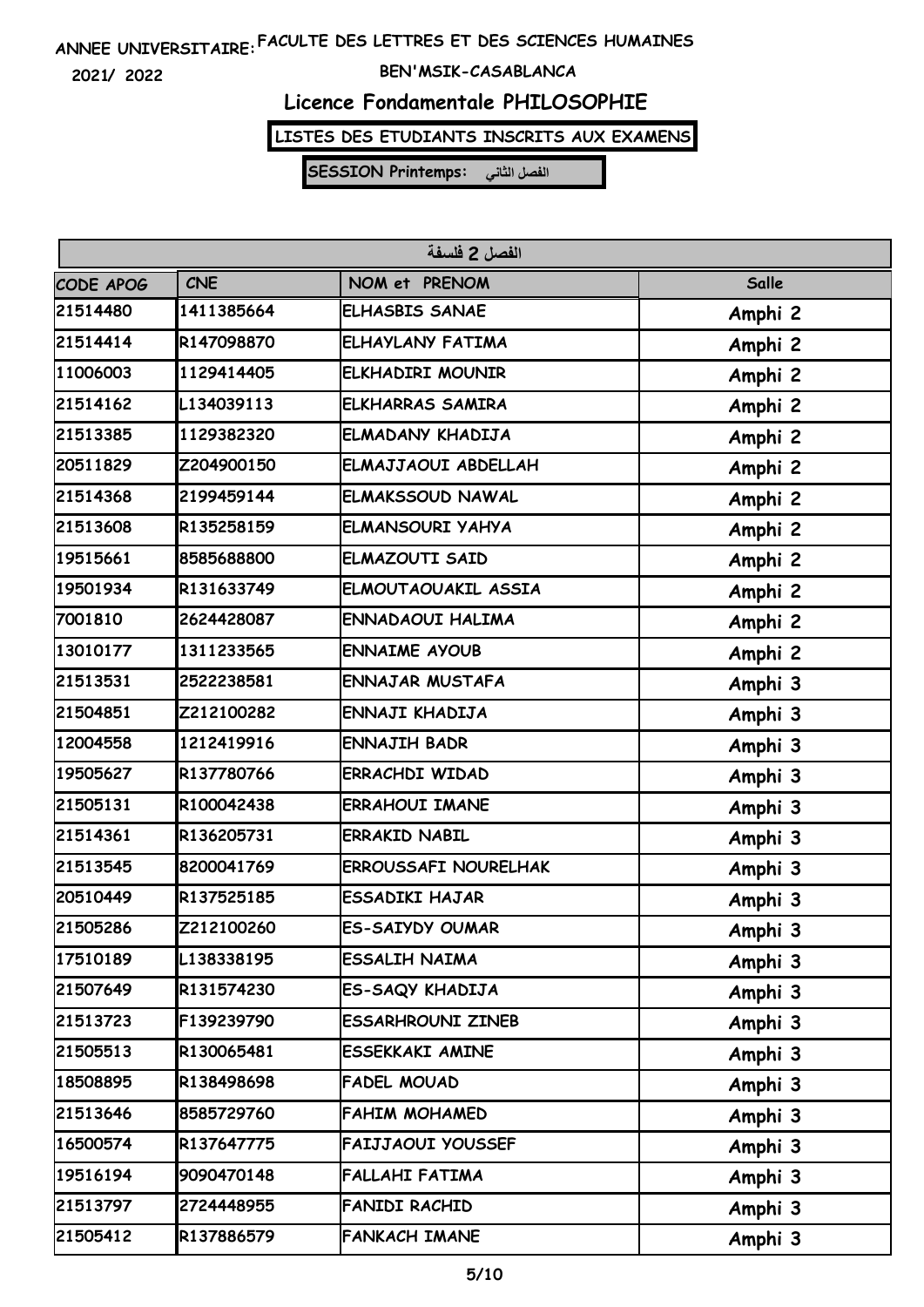**2021/ 2022**

#### **BEN'MSIK-CASABLANCA**

### **Licence Fondamentale PHILOSOPHIE**

### **LISTES DES ETUDIANTS INSCRITS AUX EXAMENS**

| الفصل 2 فلسفة |            |                           |         |
|---------------|------------|---------------------------|---------|
| CODE APOG     | <b>CNE</b> | NOM et PRENOM             | Salle   |
| 21506384      | R130186913 | <b>FARID CHAIMAA</b>      | Amphi 3 |
| 21513456      | R132433392 | <b>FARSI AMINE</b>        | Amphi 3 |
| 21505079      | R135390694 | <b>FATIH MOHAMMED</b>     | Amphi 3 |
| 13005485      | 1311374119 | FENNOUN AYOUB             | Amphi 3 |
| 21506074      | Z212000293 | GARJMI ELMEHDI            | Amphi 3 |
| 16507429      | Z164600156 | <b>GHARIB SOUFIANE</b>    | Amphi 3 |
| 21505476      | Z212101386 | <b>GHIAT MOHAMED</b>      | Amphi 3 |
| 17509628      | R136574153 | <b>GOMERY TAWFIQ</b>      | Amphi 3 |
| 21505154      | P134109258 | <b>GUARRET ABDERAHMAN</b> | Amphi 3 |
| 19514871      | 2623464724 | <b>GUENDAOUI FADWA</b>    | Amphi 3 |
| 21507242      | F134226998 | GUIDI MAJIDA              | Amphi 3 |
| 21522618      | 1411751168 | HABIBI AYYOUB             | Amphi 3 |
| 16500011      | R140042936 | HACHCHADI YOUSSEF         | Amphi 3 |
| 21514236      | 2825367167 | HADDAD MOUNSSIF           | Amphi 3 |
| 21505692      | Z191500057 | HADDOUCHE OUSSAMA         | Amphi 3 |
| 20502602      | D136243442 | HADOU NOHAYLA             | Amphi 3 |
| 21505637      | Z211900132 | HAJBIDAR HANANE           | Amphi 3 |
| 21506370      | R135904905 | HAMID KHAOULA             | Amphi 3 |
| 21513343      | C131091143 | HAMIDI BADRI              | Amphi 3 |
| 21505085      | Z211600182 | <b>HASSANY ANOUAR</b>     | Amphi 3 |
| 21505501      | N137173628 | IBRAHIMI SOUFIANE         | Amphi 3 |
| 21513528      | Z212101660 | IFTAH MINA                | Amphi 3 |
| 21513657      | F135138428 | IGLISE IMANE              | Amphi 3 |
| 21512292      | M130093398 | IKHLYEN AYA               | Amphi 3 |
| 19508827      | Z192100341 | IKRI KHALID               | Amphi 3 |
| 21511020      | Z212000295 | ISAF MOHAMED              | Amphi 3 |
| 15502738      | R131859742 | JABIR AYOUB               | Amphi 3 |
| 21513416      | F131302369 | JAMYL OMAR                | Amphi 3 |
| 21514042      | Z152102167 | KADANI SIHAM              | Amphi 3 |
| 20505413      | R139283609 | KAMILI SALMA              | Amphi 3 |
| 18505652      | R130650395 | KANNANI ILYASS            | Amphi 3 |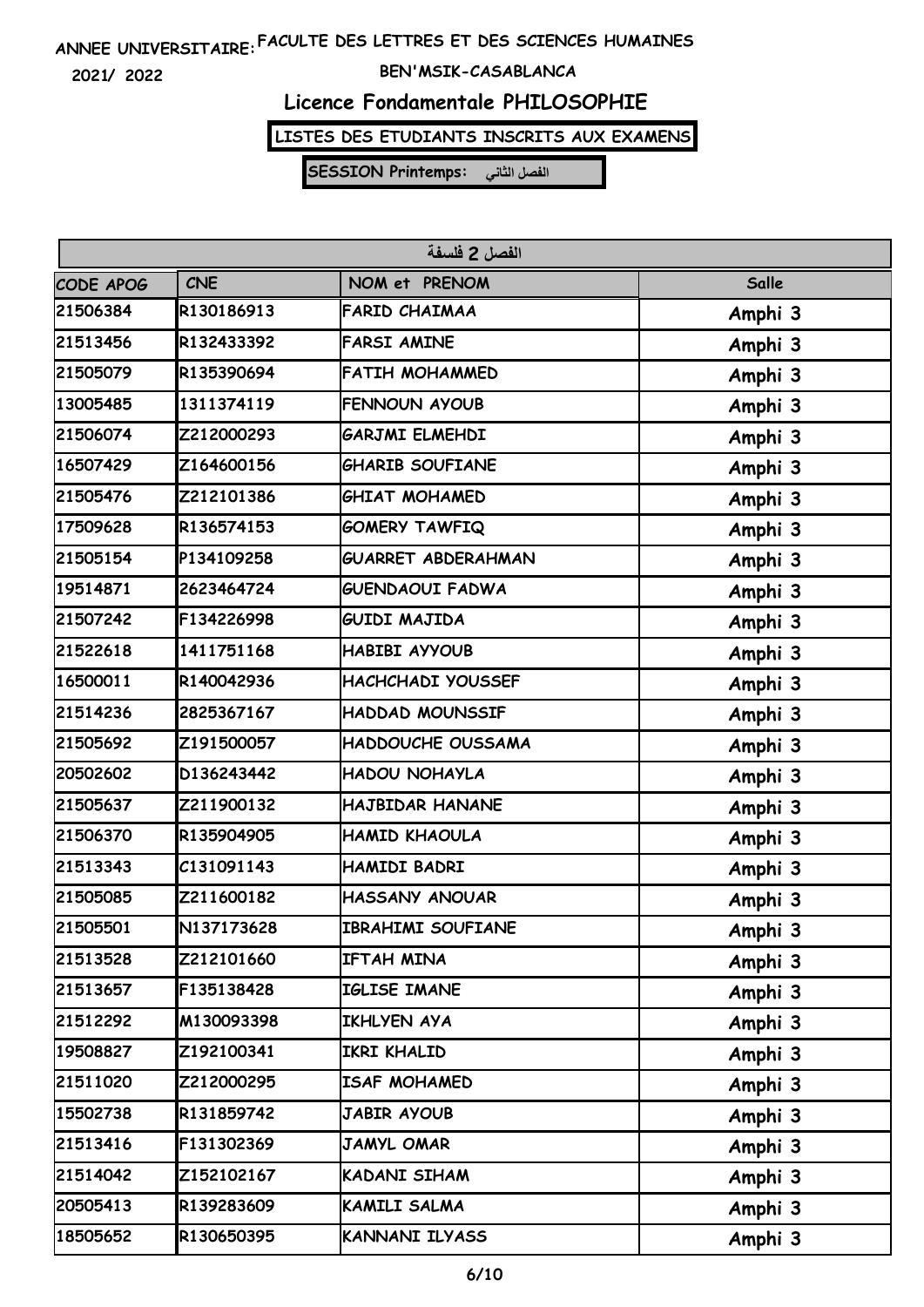**2021/ 2022**

#### **BEN'MSIK-CASABLANCA**

### **Licence Fondamentale PHILOSOPHIE**

### **LISTES DES ETUDIANTS INSCRITS AUX EXAMENS**

| الفصل 2 فلسفة |            |                          |         |
|---------------|------------|--------------------------|---------|
| CODE APOG     | <b>CNE</b> | NOM et PRENOM            | Salle   |
| 21516060      | R135272800 | <b>KARBAL SALMA</b>      | Amphi 3 |
| 17501223      | R130088429 | <b>KARDINI SAID</b>      | Amphi 3 |
| 21515299      | F131311189 | <b>KARKOURI NASSIMA</b>  | Amphi 3 |
| 20507786      | R136686217 | KHATIRI KHALID           | Amphi 3 |
| 19513426      | R137693237 | KHATTABI NADIRA          | Amphi 3 |
| 21514228      | 2723406987 | KIHEL ABDELILAH          | Amphi 3 |
| 21512563      | 8181040572 | KOSSIR ABDELAALI         | Amphi 3 |
| 21514809      | F137211314 | LAANAYA FATIMA           | Amphi 3 |
| 17512608      | R131654359 | LAATAIR FATIMA EZZAHRA   | Amphi 3 |
| 21506174      | R131940173 | <b>LABARDI ZINEB</b>     | Amphi 3 |
| 20504002      | R130092536 | <b>LABCHIR SOUFIANE</b>  | Amphi 3 |
| 21513525      | R134513138 | <b>LABHIRA AMINE</b>     | Amphi 3 |
| 20515124      | 2098255954 | LAFHIM ACHRAF            | Amphi 3 |
| 21514233      | R133775277 | LAHDODI MOHAMED          | Amphi 3 |
| 20504506      | R130027867 | LAHOUAICHRI HIND         | Amphi 3 |
| 20504570      | R139311628 | LAHOUAICHRI INASS        | Amphi 3 |
| 21513241      | 2321229758 | LAKRAD ABDELILAH         | Amphi 3 |
| 20502709      | K134105356 | LAMAAZI OUMAIMA          | Amphi 3 |
| 21521279      | 8282001657 | LAMGUIDI MOHAMMED        | Amphi 3 |
| 21513256      | 9997995226 | LAZRAK OTMANE            | Amphi 3 |
| 19501540      | Z182000219 | LOUHADI AYOUB            | Amphi 3 |
| 17516177      | 1310379515 | <b>MABCHOUR MOHAMED</b>  | Amphi 3 |
| 20506856      | R137945583 | MAHMOUD HIND             | Amphi 3 |
| 21507712      | Z212000399 | MAICH ACHRAF             | Amphi 3 |
| 21506258      | R131368970 | MAJID ABDELHAQ           | Amphi 3 |
| 19507233      | R147023556 | <b>MANSAR IMANE</b>      | Amphi 3 |
| 21509778      | R132792679 | <b>MANSOUR YASSINE</b>   | Amphi 3 |
| 19514527      | 2523453374 | MAROUAZI ABDERRAHIM      | Amphi 3 |
| 21504700      | R136265837 | MEROUANE MAJDA           | Amphi 3 |
| 18502858      | R149040745 | <b>MHANNAOUI YASSINE</b> | Amphi 3 |
| 21513481      | 2926363192 | MOKHLISS ASMAA           | Amphi 3 |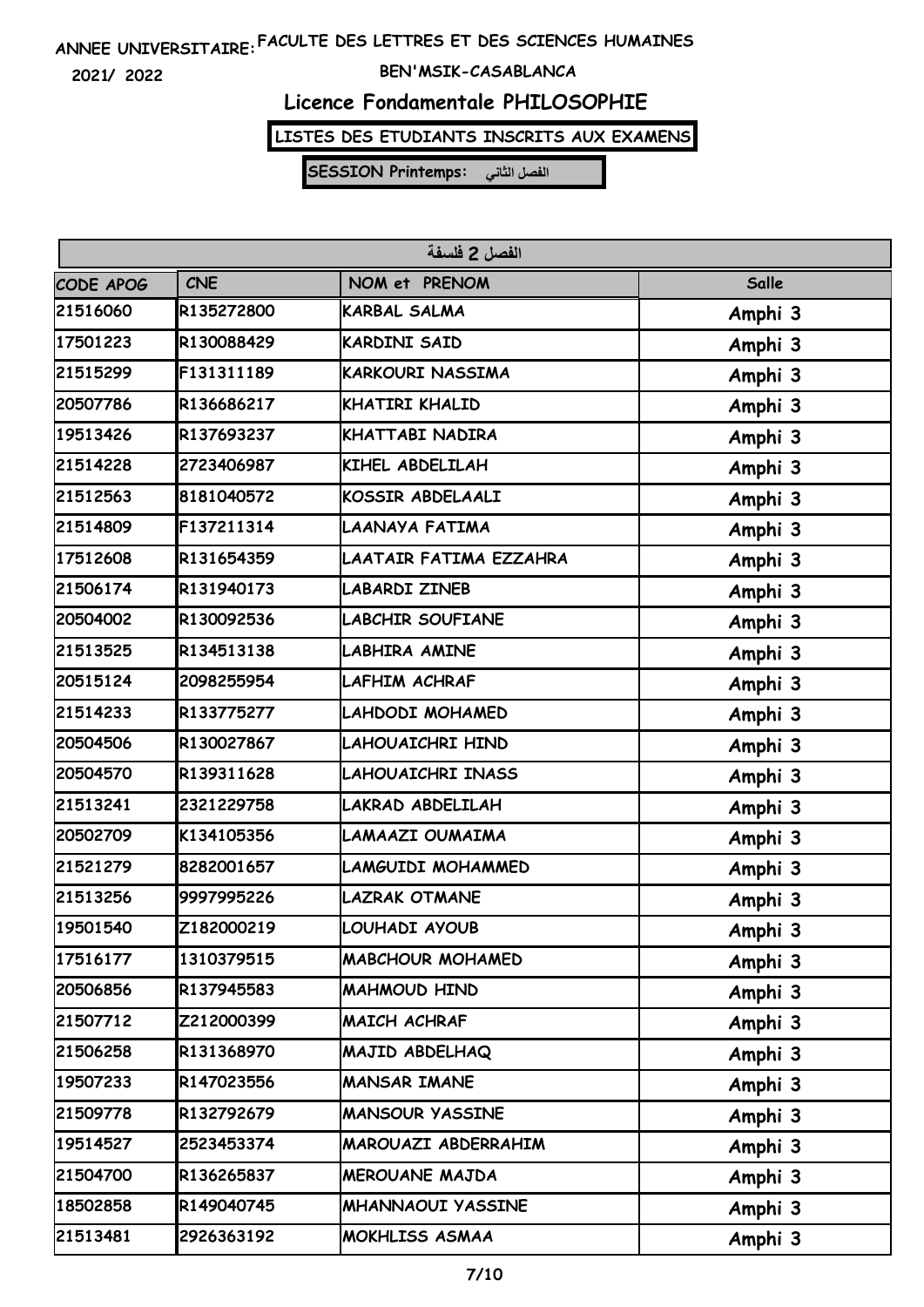**2021/ 2022**

#### **BEN'MSIK-CASABLANCA**

### **Licence Fondamentale PHILOSOPHIE**

# **LISTES DES ETUDIANTS INSCRITS AUX EXAMENS**

| الفصل 2 فلسفة |            |                        |         |
|---------------|------------|------------------------|---------|
| CODE APOG     | <b>CNE</b> | NOM et PRENOM          | Salle   |
| 21513445      | R138712361 | <b>MORSAOUI HAMZA</b>  | Amphi 3 |
| 18512022      | R133836627 | MOSAID DOUNIA          | Amphi 3 |
| 7003137       | 2723408311 | MOUFID MAKRAM          | Amphi 3 |
| 21514267      | R130130672 | MOUHIM OUSSAMA         | Amphi 3 |
| 19502991      | 1028008164 | MOUKHLISS YOUSSEF      | Amphi 3 |
| 19500830      | R100117563 | <b>MOUNIR SOUKAINA</b> | Amphi 3 |
| 20507131      | Z202101114 | MOURJI MOHAMED         | Amphi 3 |
| 9000669       | 2927422131 | MOUSSAID NADIA         | Amphi 3 |
| 21500713      | R136221710 | MOUTAKABIL CHAIMAA     | Amphi 3 |
| 21509762      | G138087217 | MOUZG SAID             | Amphi 3 |
| 21504888      | Z212000801 | MSOURIA FATIMA EZZAHRA | Amphi 3 |
| 19500826      | R130138457 | M'SSAOUD RACHIDA       | Amphi 3 |
| 20514965      | 1111405297 | NAHIDI ABDELJABBAR     | Amphi 3 |
| 21505457      | R133430372 | NAHRI KHADIJA          | Amphi 3 |
| 21513553      | 1129022207 | NAIT EL MADANI YOUSSEF | Amphi 3 |
| 18514550      | R148092502 | NAJMEDDINE SABIR       | Amphi 3 |
| 20506567      | R147096358 | <b>NAMIR MERIEM</b>    | Amphi 3 |
| 19501526      | R133678870 | NEJMA SOUMIA           | Amphi 3 |
| 20512848      | D131447457 | NOURANI MOHAMED        | Amphi 3 |
| 16504904      | R135732653 | OKAIL MOHAMED          | Amphi 3 |
| 21513266      | R130570672 | ORFANE FATIMA ZAHRA    | Amphi 3 |
| 21513729      | R132791955 | OUAHLOU AYOUB          | Amphi 3 |
| 21513639      | 1313397174 | <b>OUAMER NADIA</b>    | Amphi 3 |
| 18501770      | R137693487 | <b>OUFIR HAMZA</b>     | Amphi 3 |
| 13006407      | 1311351248 | <b>OUGLI MAROUANE</b>  | Amphi 3 |
| 19518825      | 9492397096 | OUIFAQ RACHID          | Amphi 3 |
| 20503388      | Z192000416 | OUTALEB ABDERRAHIM     | Amphi 3 |
| 20513740      | 1028340062 | OUTMANE MOHAMMED       | Amphi 3 |
| 20514927      | 9694527936 | <b>QESMOUN AMINA</b>   | Amphi 3 |
| 21505534      | F136101448 | RACHID SANAA           | Amphi 3 |
| 21513802      | 2926348703 | RAKI BOUCHRA           | Amphi 3 |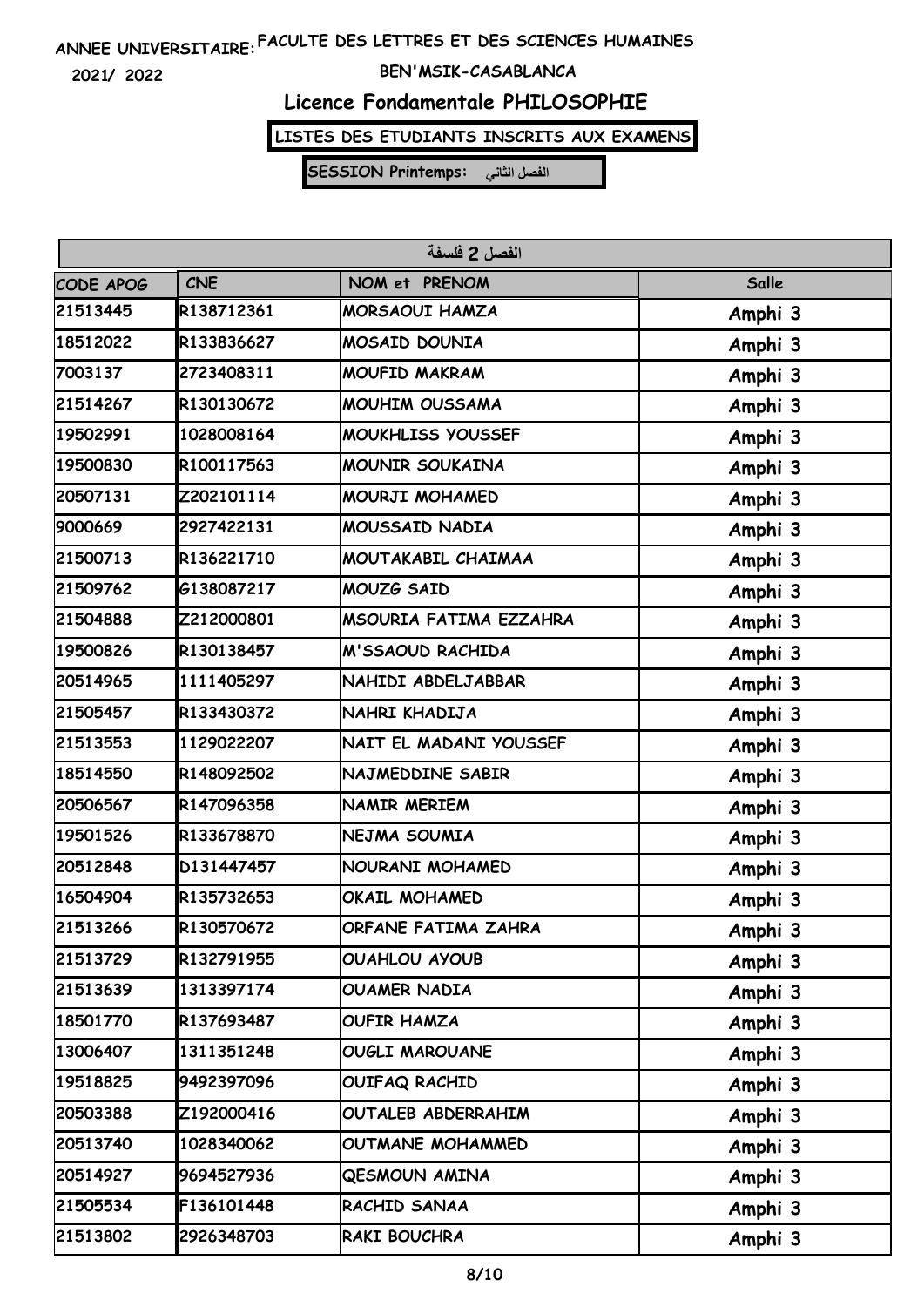**2021/ 2022**

#### **BEN'MSIK-CASABLANCA**

# **Licence Fondamentale PHILOSOPHIE**

### **LISTES DES ETUDIANTS INSCRITS AUX EXAMENS**

| الفصل 2 فلسفة                                     |            |                        |         |  |  |
|---------------------------------------------------|------------|------------------------|---------|--|--|
| <b>CNE</b><br>NOM et PRENOM<br>Salle<br>CODE APOG |            |                        |         |  |  |
| 18517349                                          | 1414415142 | RAQINE MOUSSA          | Amphi 3 |  |  |
| 21504686                                          | F130013577 | RAYF BAHIA             | Amphi 3 |  |  |
| 21513465                                          | 9996452764 | REBBOUH SAID           | Amphi 3 |  |  |
| 12014591                                          | 9391416552 | REDOUANE MOSTAFA       | Amphi 3 |  |  |
| 19500461                                          | R130089650 | REGUIGUE ABDELMAJID    | Amphi 3 |  |  |
| 21513393                                          | 9593453872 | REKIK YOUSSEF          | Amphi 3 |  |  |
| 18514142                                          | R133798541 | REMCHANI ASMAA         | Amphi 3 |  |  |
| 11005963                                          | 1128367163 | RHANNAJE SOUAD         | Amphi 3 |  |  |
| 21513260                                          | 9595234588 | RHAOUI ILYAS           | Amphi 3 |  |  |
| 17511882                                          | 1311339565 | RIFFI SALAH            | Amphi 3 |  |  |
| 21513755                                          | 1210027465 | <b>SAAIDI MOHAMED</b>  | Amphi 3 |  |  |
| 21504871                                          | R130125848 | <b>SABATE LOUBNA</b>   | Amphi 3 |  |  |
| 20502262                                          | R132496711 | SABRI HIBA             | Amphi 3 |  |  |
| 19512888                                          | F135138433 | <b>SABRI NABIL</b>     | Amphi 3 |  |  |
| 20514958                                          | 2321296294 | <b>SACRATTE HASSAN</b> | Amphi 3 |  |  |
| 21513221                                          | 2321534487 | SADDOUGUI ABDELALI     | Amphi 3 |  |  |
| 21514446                                          | R138694684 | SADRI NOUHAILA         | Amphi 3 |  |  |
| 21504833                                          | R135216088 | SAFIR ASSIA            | Amphi 3 |  |  |
| 21514218                                          | 1311024854 | <b>SAFIR MOHAMED</b>   | Amphi 3 |  |  |
| 21513747                                          | 8181003147 | SAI EL HAQ HASSAN      | Amphi 3 |  |  |
| 15507223                                          | R137669778 | <b>SAIDI HANAN</b>     | Amphi 3 |  |  |
| 21509200                                          | Z212000390 | <b>SALAMAT YOUNESS</b> | Amphi 3 |  |  |
| 9000219                                           | 2927443756 | <b>SALEH MOHAMED</b>   | Amphi 3 |  |  |
| 20502124                                          | R134676155 | SEKKAK KHADIJA         | Amphi 3 |  |  |
| 20513646                                          | D132899774 | <b>SEPO NAIMA</b>      | 38      |  |  |
| 14500757                                          | 1412357167 | SGHIR ADDIL            | 38      |  |  |
| 21514260                                          | 1412405657 | SI-BRIK SOUKAINA       | 38      |  |  |
| 3020821                                           | 2299398812 | SLASLI ASMAA           | 38      |  |  |
| 16503761                                          | R133497090 | TAFLAHA HAMZA          | 38      |  |  |
| 21514239                                          | R130161245 | TAHIRI ZINEB           | 38      |  |  |
| 13006173                                          | 1311336569 | TAHROUNE SAAD          | 38      |  |  |